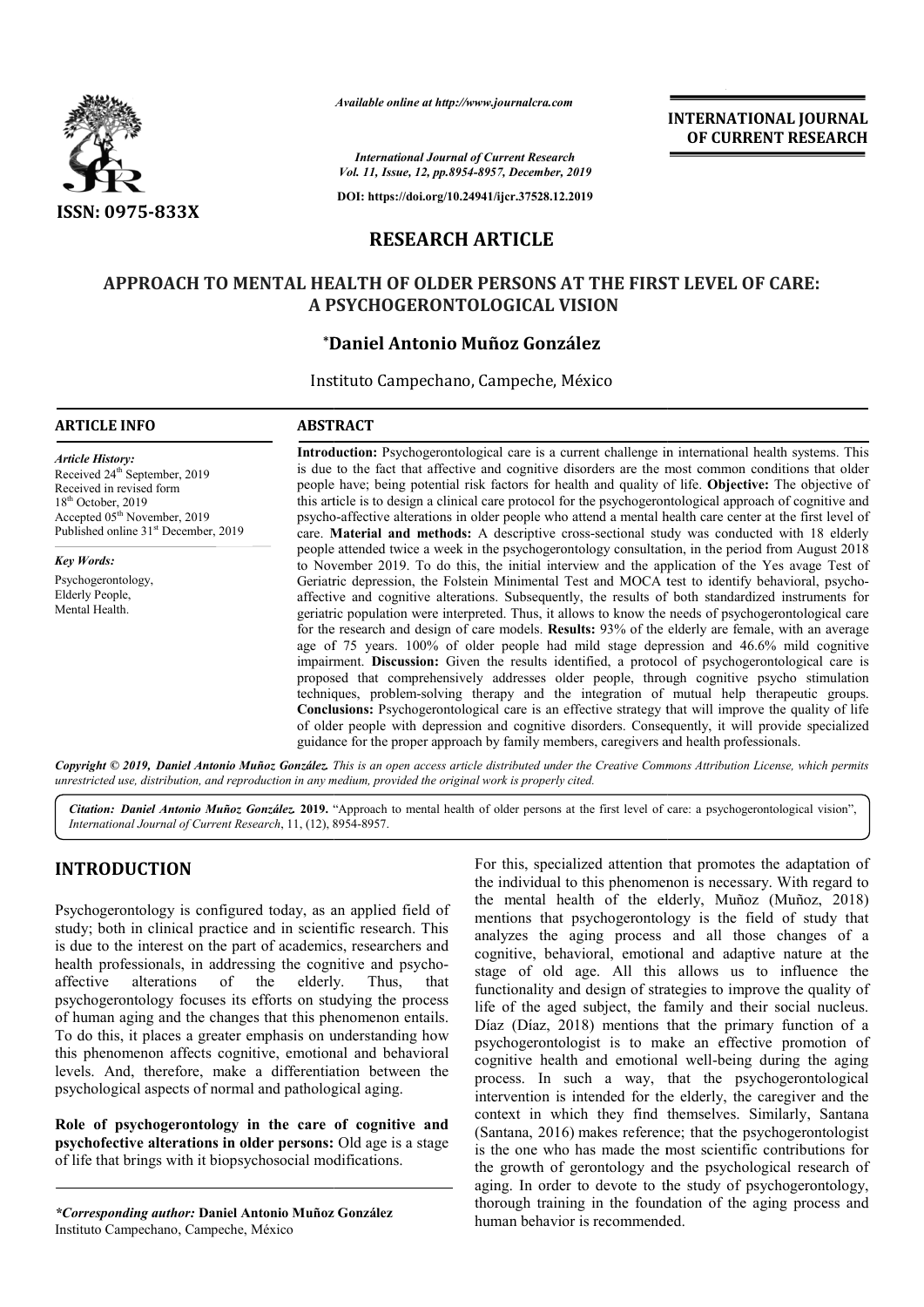

**Figure 1. Psychogerontological care protocol for the care of elderly people with cognitive and psycho-affective disorders**

Thus, Aristizábal (Aristizábal, 1999) considers essential basic training in undergraduate and specialized during postgraduate studies. On the other hand, Pérez, Oropeza, López and Colunga<sup>5</sup> establish that this study requires establishing a critical reasoning regarding issues such as sexuality in the elderly, old age as a synonym for illness, the inability to acquire new learning and detachment. For this, it is necessary to approach and research topics that promote interdisciplinary such as: retirement, slave grandmother's syndrome, widowhood and the duel experienced by the gerontological subject. Sotelo, Rojas, Sánchez and Irigoyen (Sotelo, 2012) mention that depression is the affective disorder that has the greatest impact on people over 60 years of age and women, which characterized by the presence of sadness, concentration and problems with the reconciliation of sleep. Thus, adequate attention is not provided because depression and memory disorders are always associated as normal changes in old age. However, Bolaños and Helo (Bolaños, 2015) mention that the lack of attention in this type of illness predisposes the elderly person to the deterioration in functionality; which decreases their quality of life and increases the expense and use of health services. On the other hand, dementia is a disease that significantly affects those who experience it, the family and health systems. According to Sosa (Sosa, 2014) data, the

prevalence of dementia grows exponentially from 65 to 85 years, doubling every 5-6 years and stabilizing from 85-90 years; women being the gender that present a higher risk of suffering from Alzheimer's dementia. The World Health Organization (http://www.who.int/es/news-room/factsheets/detail/dementia) recognized dementias as a public health priority. To do this, its mission is to work to improve and expand the care of older adults with dementia; prevent and delay its dependence and functional impairment, and increase research on the subject. According to Torrejón (Torrejón, 2016), nations such as Canada and Chile work collaboratively to develop care programs for older adults. These programs develop research to detect, prevent and address health problems, as well as the management of public policies for the health care of the elderly. However, in Mexico there are still no protocols for psychogerontological care in the primary health care units. To itself, as the specialized personnel to carry out the functions of prevention, care, intervention and research of the mental health of the elderly. That said, in a medical unit of the first level of care; A specialized care protocol was designed for the care of the elderly. Based on the fact that the elderly population goes to the clinic and requires timely attention for conditions such as cognitive impairment,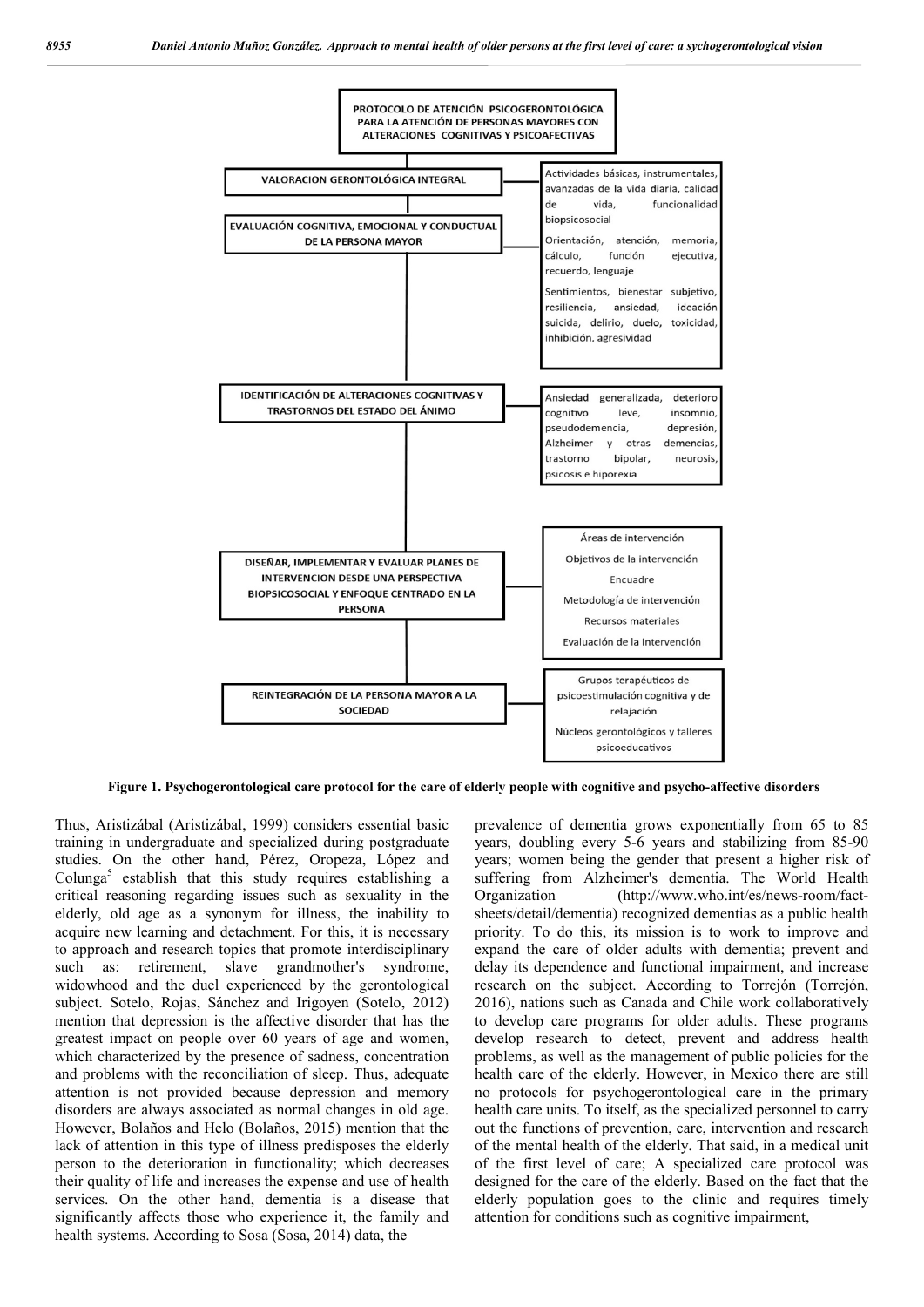Alzheimer's disease, depression, generalized anxiety, insomnia, slave grandmother's syndrome. Thus, it is intended to identify and act regarding situations such as physical and verbal abuse, suicidal ideation and attempt and all those psychosocial risk factors that this age group could experience. According to Villar and others (Villar, 2010), the psychogerontological intervention has been designed for application in health centers belonging to the first level of care. Consequently, follow up in the community and in homes. To this end, Pérez (Sotelo, 2012) refers to the importance of including family and caregivers in the process of psychogerontological care that leads to the realization of group and focal strategies (Aristizábal, 1999). Psychogontontological care protocol for the adult of older adults with cognitive and psychofective alterations in the first level of care. The psychogerontological care protocol begins with the comprehensive gerontological assessment integrated by scales that allow the evaluation of functionality such as the Katz index, the Barthel scale and the Lawton and Brody scale. All this is applied by a psychogerontologist. Himself, who is a gerontology professional, with training in clinical psychology. In this way, it allows to identify health alterations and risk factors of biopsychosocial vulnerability in the elderly. Subsequently, an exhaustive evaluation of the elderly person is made cognitively, behaviorally and emotionally. For this, we proceed to interview the gerontological subject and to the application of tests, scales and inventories standardized for this age group and destined to evaluate the cognitive and psychoaffective capacity. These scales are the Yesavage Test of geriatric depression, the Folstein Minimental and the MOCA Test. This allows us to design a plan of psychogerontological intervention focused on the person and its implementation in the health center. Thus, the family and the caregiver are involved in this intervention process and, therefore, the results of its application are evaluated. Finally, the main objective of this protocol of psychogerontological intervention is to integrate the elderly person into society. To this end, therapeutic groups are formed that have the purpose of carrying out activities of cognitive psychostimulation, relaxation techniques, and group psychotherapy and psychoeducational workshops; depending on the interests of the elderly and their affliction. All this, in order to improve their quality of life. (Figure 1)

## **Conclusion**

What is expected with the application of this psychogerontological care protocol in the mental health center; it is to offer elderly people a decent and specialized treatment by the professional of psychogerontology. So that this age group is valued and intervened according to their special needs and in an inclusive way. Similarly, be a protocol that is replicated in the units of the first level of health care, community centers, gerontological centers and memory clinics. All this, with the purpose of attending to the cognitive and psycho-affective alterations in this age group and which are the cause of suffering other types of organic disorders; compromising their health and being a risk factor for mortality in this sector of the population.

**Conflicts of Interest:** There are no conflicts of interest.

# **REFERENCES**

Aristizábal N. 1999. La psicogerontología un desafío para el siglo XXI. Rev Cuadernos Hispanoamericanos de psicología (Col). 1 (1) 97-102.

- Aristizábal N. 1999. La psicogerontología un desafío para el siglo XXI. Rev Cuadernos Hispanoamericanos de psicología (Col). 1 (1) 97-102.
- Bolaños M, Helo, F. 2015. Depresión en el adulto mayor costarricense y su relación con la autopercepción del estado de salud y desempeño funcional. Revista Clínica de la Escuela de Medicina UCR – HSJD, (Costa Rica). (4) 78- 87.
- Bolaños M, Helo, F. 2015. Depresión en el adulto mayor costarricense y su relación con la autopercepción del estado de salud y desempeño funcional. Revista Clínica de la Escuela de Medicina UCR – HSJD, (Costa Rica). (4) 78- 87.
- Díaz C. 2018. Incorpora a un psicogerontólogo a tu equipo. Madrid, España: Asociación Española de Psicogerontología; Acceso: 20/9/18 Disponible en: https://www.qmayor. com/actualidad/psicogerontologia/
- Díaz C. 2018. Incorpora a un psicogerontólogo a tu equipo. Madrid, España: Asociación Española de Psicogerontología;. Acceso: 20/9/18 Disponible en: https://www.qmayor.com/ actualidad/psicogerontologia/
- Muñoz D. 2018. La estimulación cognitiva como estrategia para la atención psicogerontológica a los adultos mayores con demencia. Rev Cubana de Salud Pública (Cub). 44 (3) 2-8.
- Organización Mundial de la Salud. Demencia [Internet]Suiza; 2017. Acceso: 16/10/18 Recuperado en http://www.who.int/es/news-room/factsheets/detail/dementia
- Organización Mundial de la Salud. Demencia [Internet]Suiza; 2017. Acceso: 16/10/18 Recuperado en http:// www.who.int/es/news-room/fact-sheets/detail/dementia
- Pérez L, Oropeza R, López J, Colunga C. 2014. Psicogerontología y trabajo anticipado del envejecer. Rev Iberoam Ciencias (Mex). 1 (2) 3-10.
- Pérez L., Oropeza R., López J., Colunga C. 2014. Psicogerontología y trabajo anticipado del envejecer. Rev Iberoam Ciencias (Mex). 1 (2) 3-10.
- Santana J. 2016. La Geriatría, Gerontología y Psicogerontología en la revista Archivo Médico de Camagüey. *Rev Archivo Médico Camagüey (Cub)*. 20 (2)108-113.
- Santana J. 2016. La Geriatría, Gerontología y Psicogerontología en la revista Archivo Médico de Camagüey. Rev Archivo Médico Camagüey (Cub). 20 (2)108-113.
- Sosa A, Acosta I. 2014. Epidemiología de las Demencias. Ciudad de México, México: Instituto Nacional de Geriatría; 5. Acceso: 16/10/18 Disponible en https://docplayer.es/ 13490343-Epidemiologia-de-las-demencias-ana-luisa-sosaortiz-g-isaac-acosta-castillo.html
- Sosa A. Acosta I. 2014. Epidemiología de las Demencias. Ciudad de México, México: Instituto Nacional de Geriatría;. Acceso: 16/10/18 Disponible en https://docplayer.es/13490343-Epidemiologia-de-lasdemencias-ana-luisa-sosa-ortiz-g-isaac-acosta-castillo.html
- Sotelo A., Rojas ., Sánchez C., Irigoyen A. 2012. La depresión en el adulto mayor: una perspectiva clínica y epidemiológica desde el primer nivel de atención. *Rev Archivos en Medicina Familiar (Mex).* 14 (1) 5-13.
- Sotelo A., Rojas J., Sánchez C., Irigoyen A. 2012. La depresión en el adulto mayor: una perspectiva clínica y epidemiológica desde el primer nivel de atención. Rev Archivos en Medicina Familiar (Mex). 14 (1) 5-13.